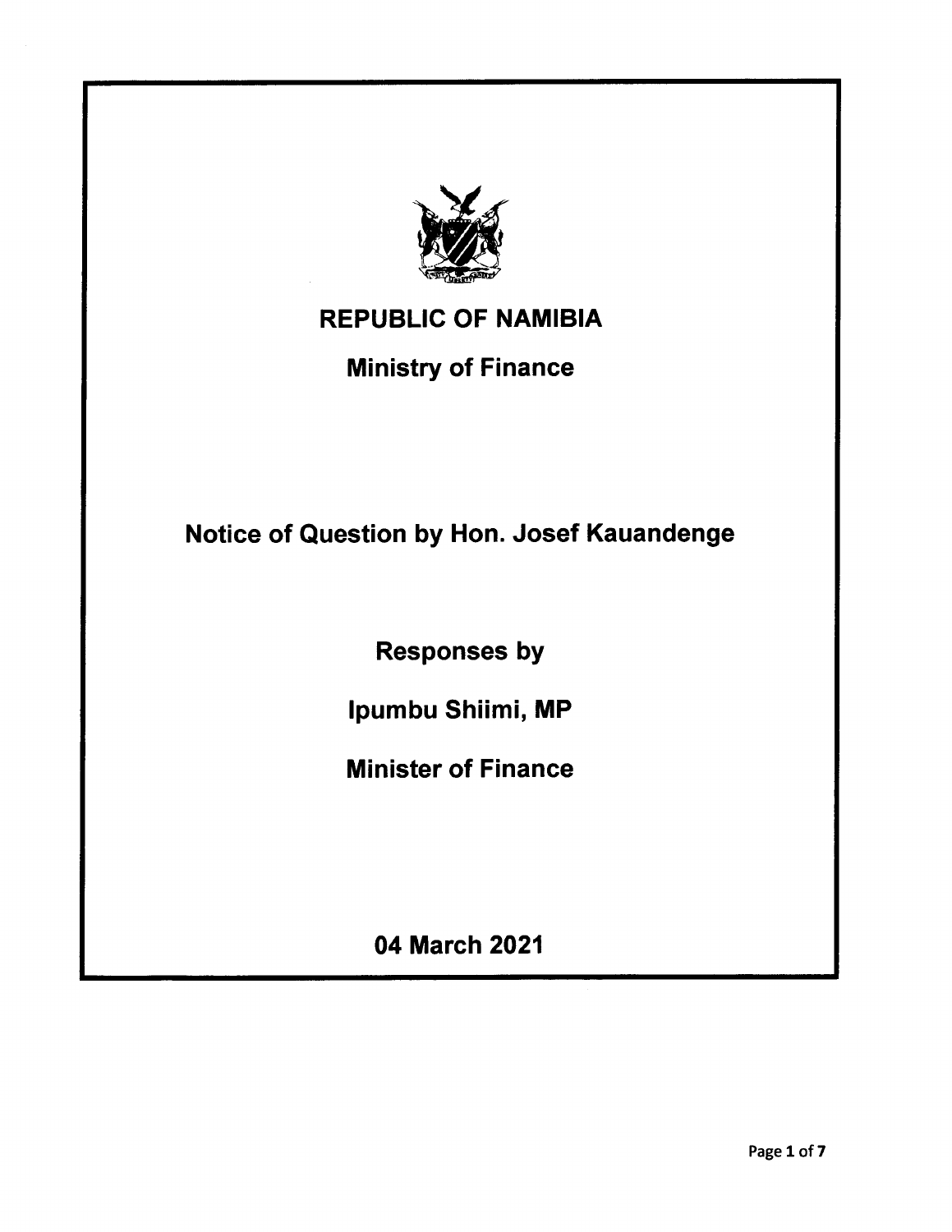#### RESPONSES TO QUESTIONS BY HON. JOSEF KAUANDENGE TO THE MINISTER OF FINANCE

#### 1. Are you aware of the findings of the Ombudsman?

*Yes, Hon Kauandenge,* I am aware of the findings of the Ombudsman as contained in his Report of December 2020.

# 2. Have you perused through this report. If yes, what did the Board do to rectify these mistakes and told hold those responsible for these irregular appointments accountable?

*Hon Speaker, Hon. Members,* I can confirm that I have perused through the report and subsequently engaged the Board on this partial report.

In this regard, the Board has taken decisive actions to address the findings of the report in the following manner:

a) during December 2020 and January 2021, the Board made several changes to its recruitment strategy. For example, the Board revised its recruitment strategy to bring it in line with the Employment Equity Act, to be more inclusive of diversity.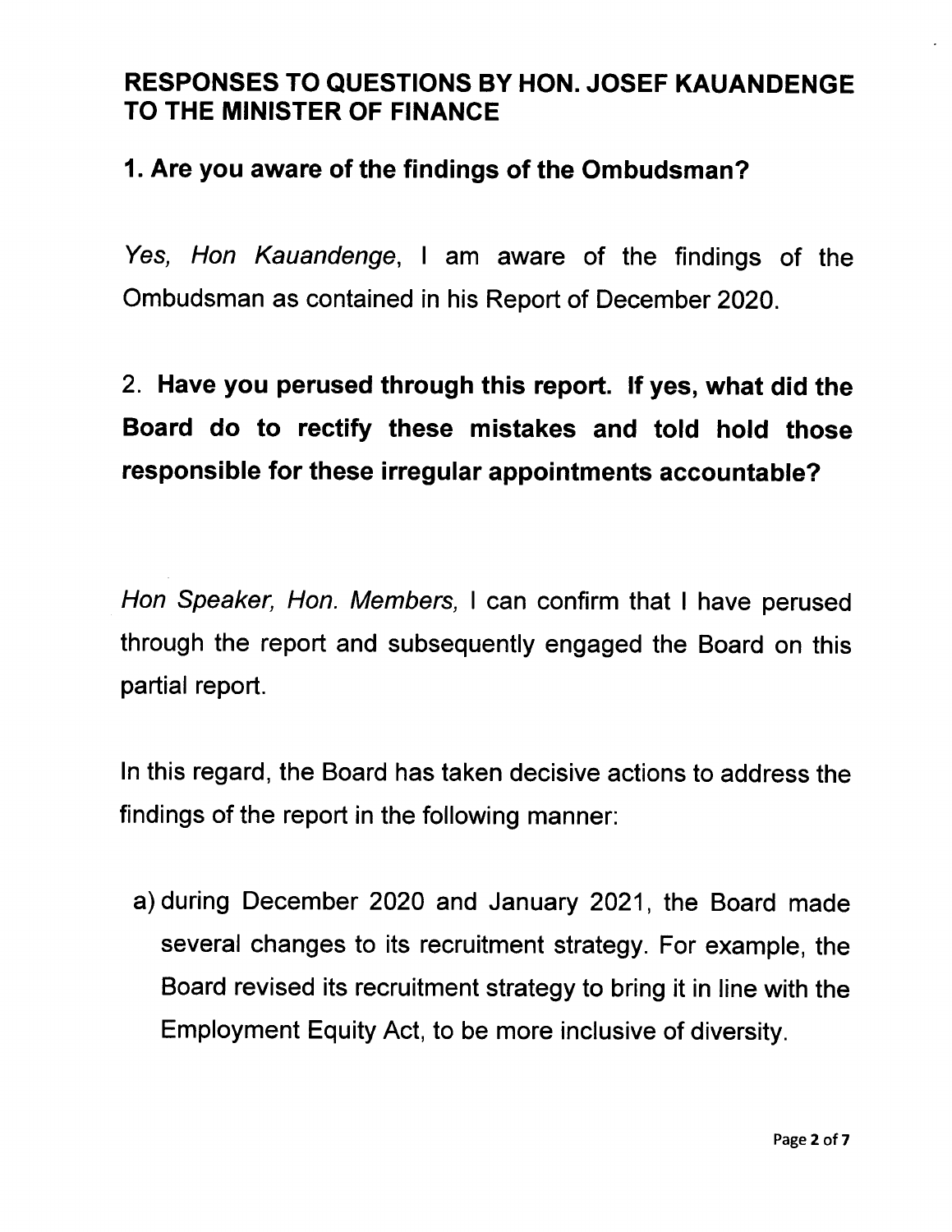- b) In addition, the legal and human resources units of the Board were tasked to assess whether the recommendation to charge employees because of anomalies highlighted in the report should be implemented or not.
- 3. If nothing has been done so far to rectify this issue, are we to infer that the CPBN is an institution of state with only one objective to employ Namibians from one ethnic group while disregarding due process of law and personnel recruitment policies?

*Han Speaker, Han. Members,* as alluded to previously, the Board has started to address the findings of the Ombudsman's report and certain actions were already implemented, such as the revision of the recruitment strategy to ensure diversity in its recruitment to align it to the Employment Equity Act.

Further, I am informed that the outcome of the recruitment process was rather unintended and unfortunate as all Namibians, irrespective of race or ethnicity were invited to apply for the advertised positions.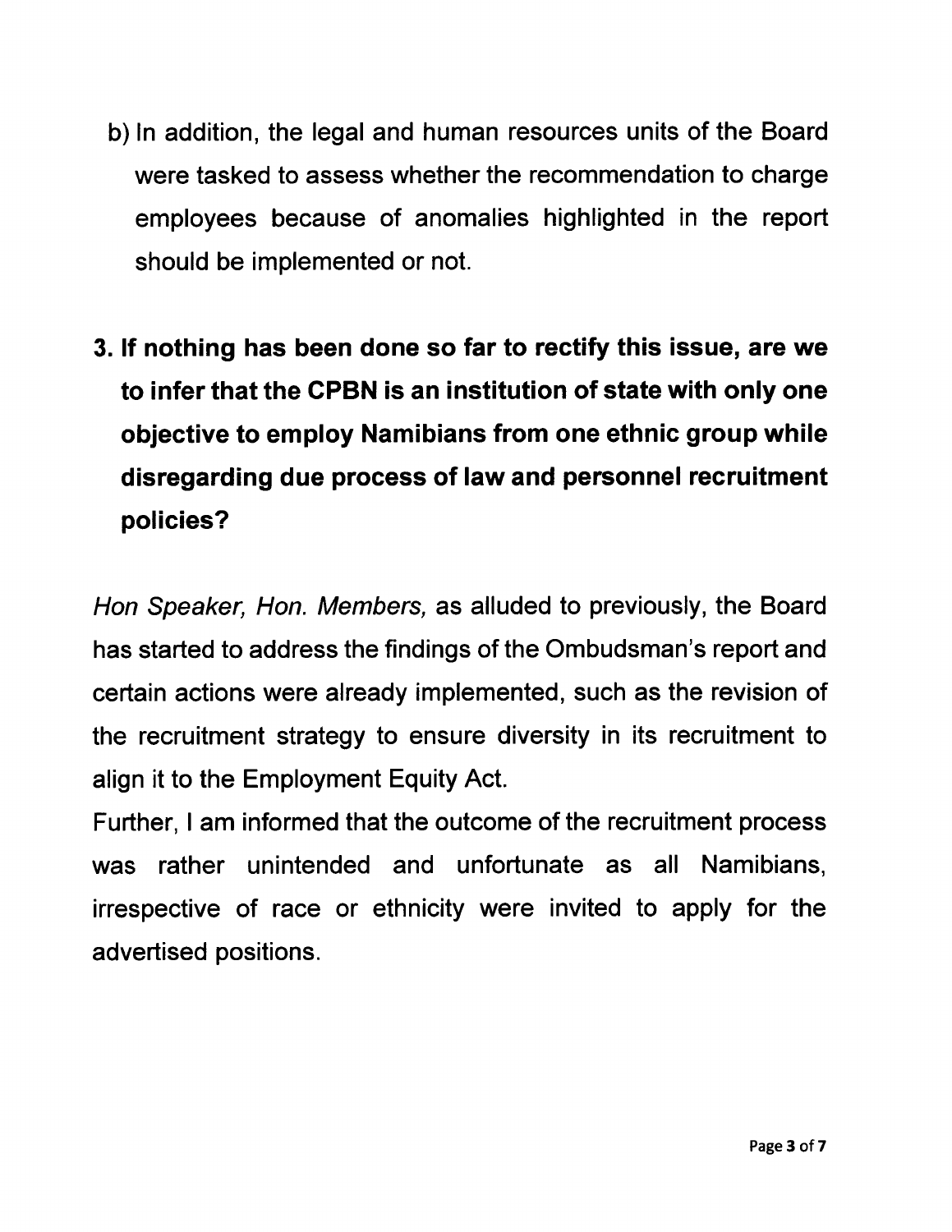## 4. Is there a deliberate policy at CPBN to empower Namibians from only one ethnic group above the rest of the Namibians?

*Han Speaker, Han. Members,* The Public Procurement Act Objects (section 2) is aimed at the implementation of Empowerment Policies and Industrialization Policies of Government. As such, CPBN is not implored to empower ethnic groups.

The catering bid under question is a very important national bid that deliberately targeted all Namibians from all walks of life and all 14 Regions of the country. In fact, 88 primary hostels which accommodate about 16,935 primary school learners, 150 secondary hostels accommodating 45,725 learners and 4,881 staff members as well as 18 special school hostels accommodating 1538 learners will be catered for under this bid for a period of 3 years. The bid was widely advertised in the local print media, as well as on the website of the Central Procurement Board.

*Han Speaker, Han. Members,* the Board had a strong view on empowering Namibian entities and as such, reached consensus with the Ministry of Education, Arts and Culture, that only Namibians should take part in this bid, so much so that it required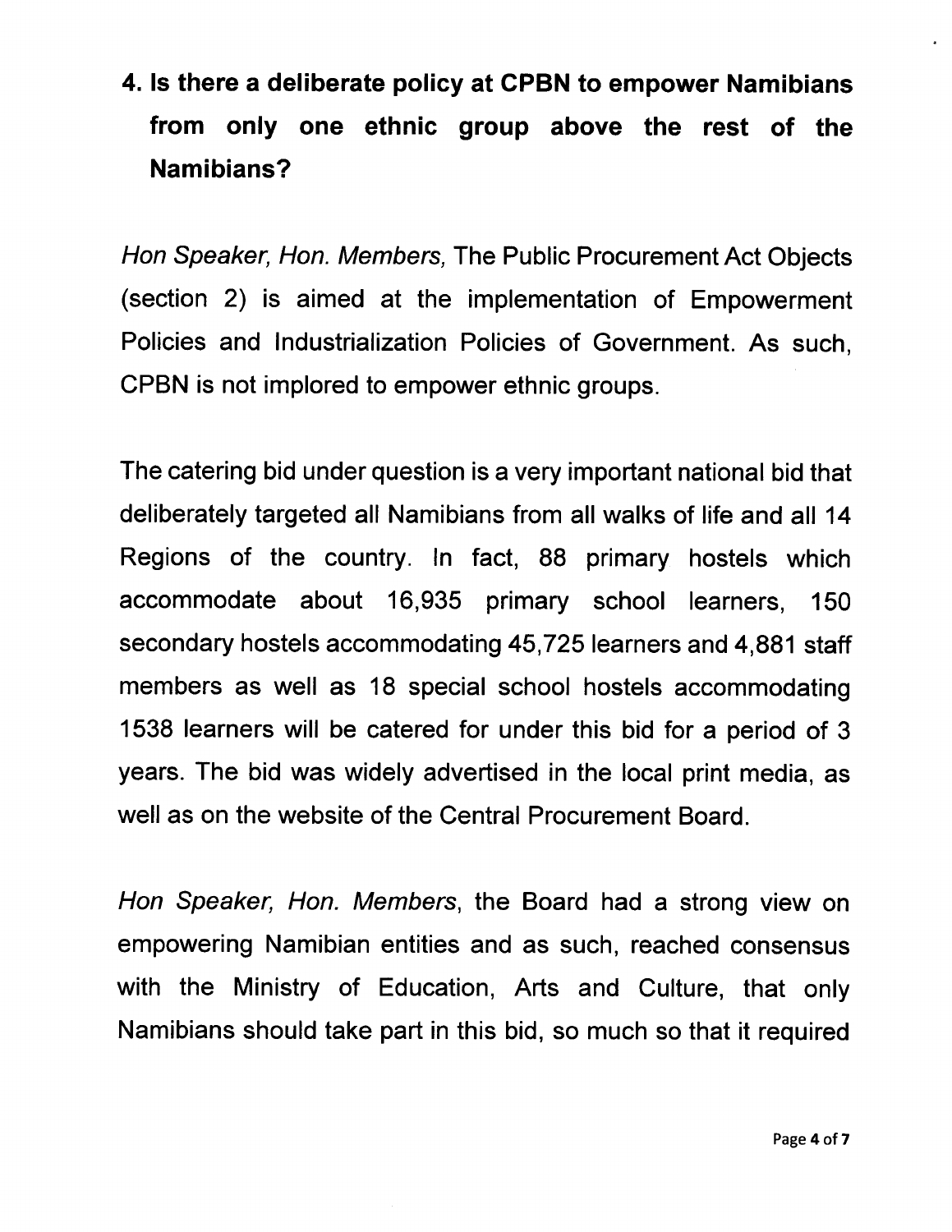bidders to have a 100% Namibian ownership, of which no less than 51% of that ownership was required to vest in previously disadvantaged Namibians.

*Further, Cde Speaker,* what is of crucial importance is the fact that that the bid was set up in such a way that it requires bidders to be *based and operate in the regions under the lots they were bidding for.* The bidders that were selected for awards were bidders that could prove, amongst others, that they were based and operated in the regions that they were bidding for.

*Hon Speaker, Hon. Members* this was done in line with the directive issued by the Minister of Finance on 23 May 2019 and re-issued on 26 November 2020 on reservation to local suppliers. Paragraph 6.2 of the directive reads that: *"Reservation shall be given to service providers based and operating from the* 14 *regions in Namibia".* This directive intends to support regional economic activities.

The evaluation criteria that was used in this bid, was well known to all participating bidders through a fair and transparent process of evaluation, by an independent Bid Evaluation Committee.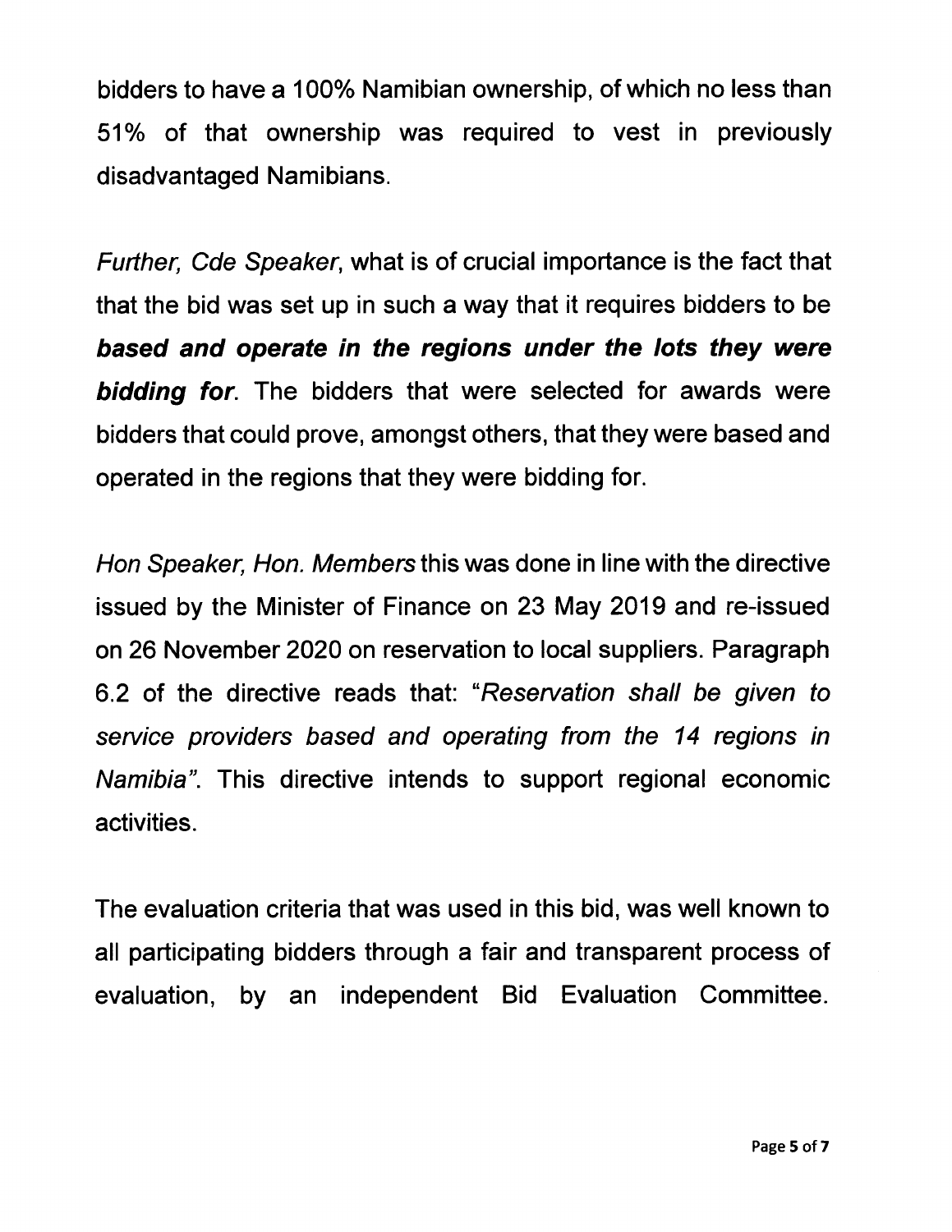However, several bidders were disqualified for the following reasons, amongst others:

- Some bidders did not submit supply agreements or letters of intent from Meat Board registered Abattoirs in those areas.
- Some bidders did not provide supporting documents to prove 100% ownership of which 51% ownership is by previously disadvantaged Namibians.
- Some bidders did not meet the *80%* Survey Schedule for school hostels in the region that they are bidding for, and
- Others did not provide letters of intent for the supply or sourcing of fresh produce in line with the Ministerial Directive on Local Sourcing.

According to the Bid Evaluation Report, 69 of 96 bidders failed the first stage in which the above-mentioned criteria featured, irrespective of their origin.